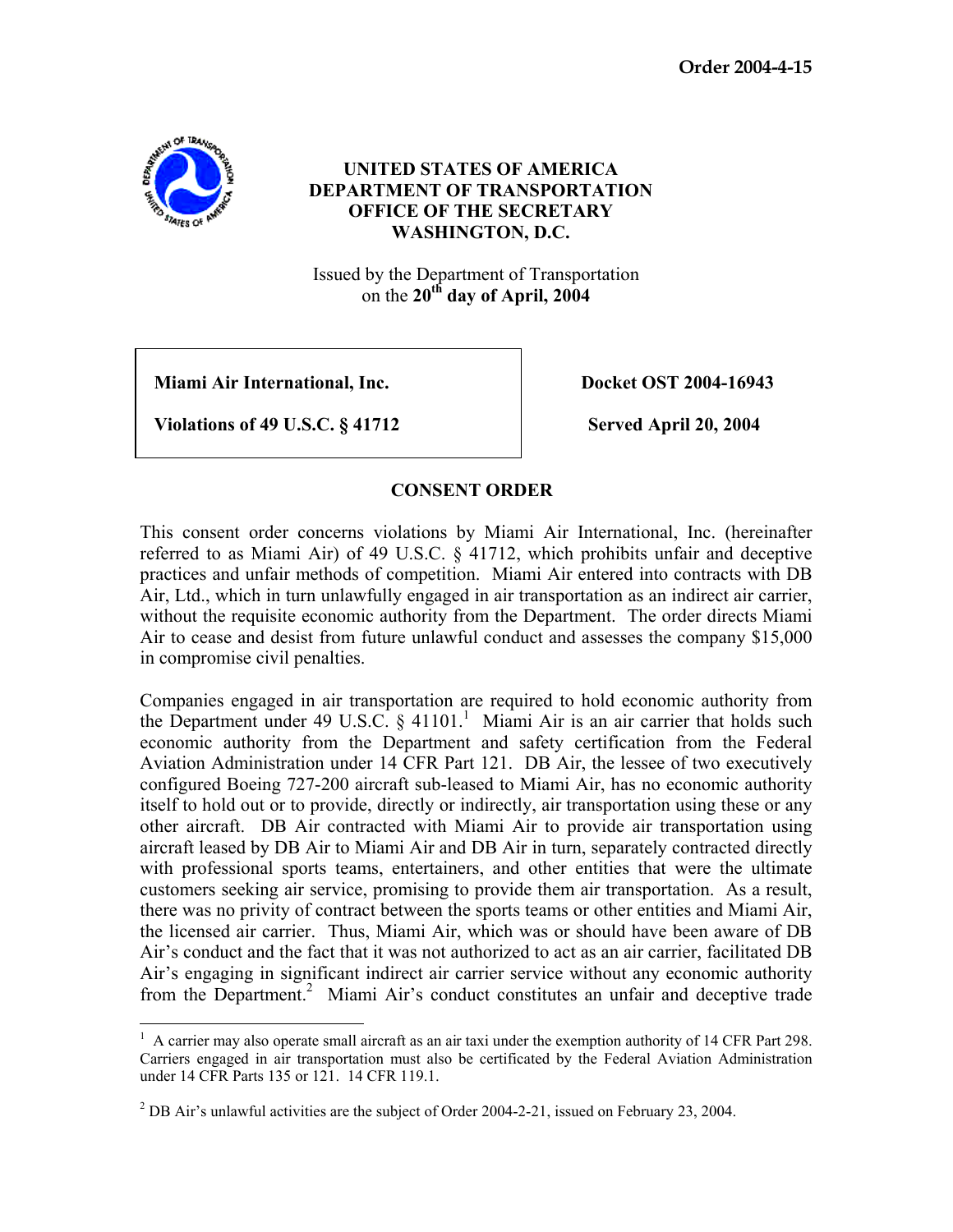practice and an unfair method of competition in violation of 49 U.S.C. § 41712 (See, e.g., Ryan International Airlines, Inc., DOT Order 2003-12-15).

As of July 24, 2003, DB Air had sub-leased two aircraft to Miami Air. Miami Air, in turn, chartered the aircraft back to DB Air. Under the companies' arrangement, DB Air paid all of the expenses incurred by Miami Air in placing the aircraft on Miami Air's Part 121 Operations Specifications. Furthermore, DB Air paid all of the expenses incurred by Miami Air in operating the aircraft, such as the loading and unloading fees, power carts, air startups, pushback fees, ramp charges, landing fees, all baggage fees, all taxes relating to operation of the aircraft, passenger facility charges, and all security fees. Under the arrangement, the aircraft were maintained for the exclusive use of DB Air and Miami Air was forbidden from using DB Air's aircraft without DB Air's permission.

Miami Air was aware that DB Air marketed charters using the aircraft to potential clients directly, as well as indirectly to other members of the public through various brokers, mass mailings, and DB Air's internet website. DB Air had entered into contracts to provide air transportation using the aircraft with numerous entities, including several professional sports teams, various entertainment groups, and corporate clients. Thus, it was DB Air that contracted directly with the customers for air transportation and DB Air that collected and held all of the monies paid by the entities that ultimately were provided air transportation using DB Air's aircraft that DB Air paid Miami Air to operate. DB Air did not act as an agent for Miami Air or for the ultimate charter customers that Miami Air transported. Therefore, Miami Air facilitated DB Air's unlawful operations as an indirect air carrier and in doing so it has engaged in an unfair and deceptive practice and unfair method of competition in violation of 49 U.S.C. § 41712.

In mitigation, Miami Air states that it has a longstanding record of compliance and cooperation with the government, and that it cooperated fully in this investigation. Miami Air further states that, in its relationship with DB Air, Miami Air endeavored strenuously and alone to achieve optimal compliance with DOT regulations in a harsh economic setting, an effort that labored against the powerful pull of a well-established industry practice. Miami Air states that, when its effort was unavailing, Miami Air voluntarily terminated a lucrative contract with DB Air, a contract involving a significant fraction of Miami Air's operating fleet. Miami Air states that the termination was commenced by a notice issued well in advance of the beginning of DOT's investigation. Additionally, Miami Air states that no members of the public lost any money or suffered any inconvenience to their travel plans as a result of Miami Air's relationship with DB Air. Miami Air states that it took extraordinary measures to assure that would be the case.

We have carefully considered the facts of this case including those set forth by Miami Air and we continue to believe enforcement action is necessary. Miami Air, in order to avoid litigation and without admitting or denying the alleged violations, agrees to the issuance of this order to cease and desist from future violations of 49 U.S.C. § 41712 and to an assessment of \$15,000 in compromise of potential civil penalties. This compromise assessment is appropriate in view of the circumstances in this case, in particular, the fact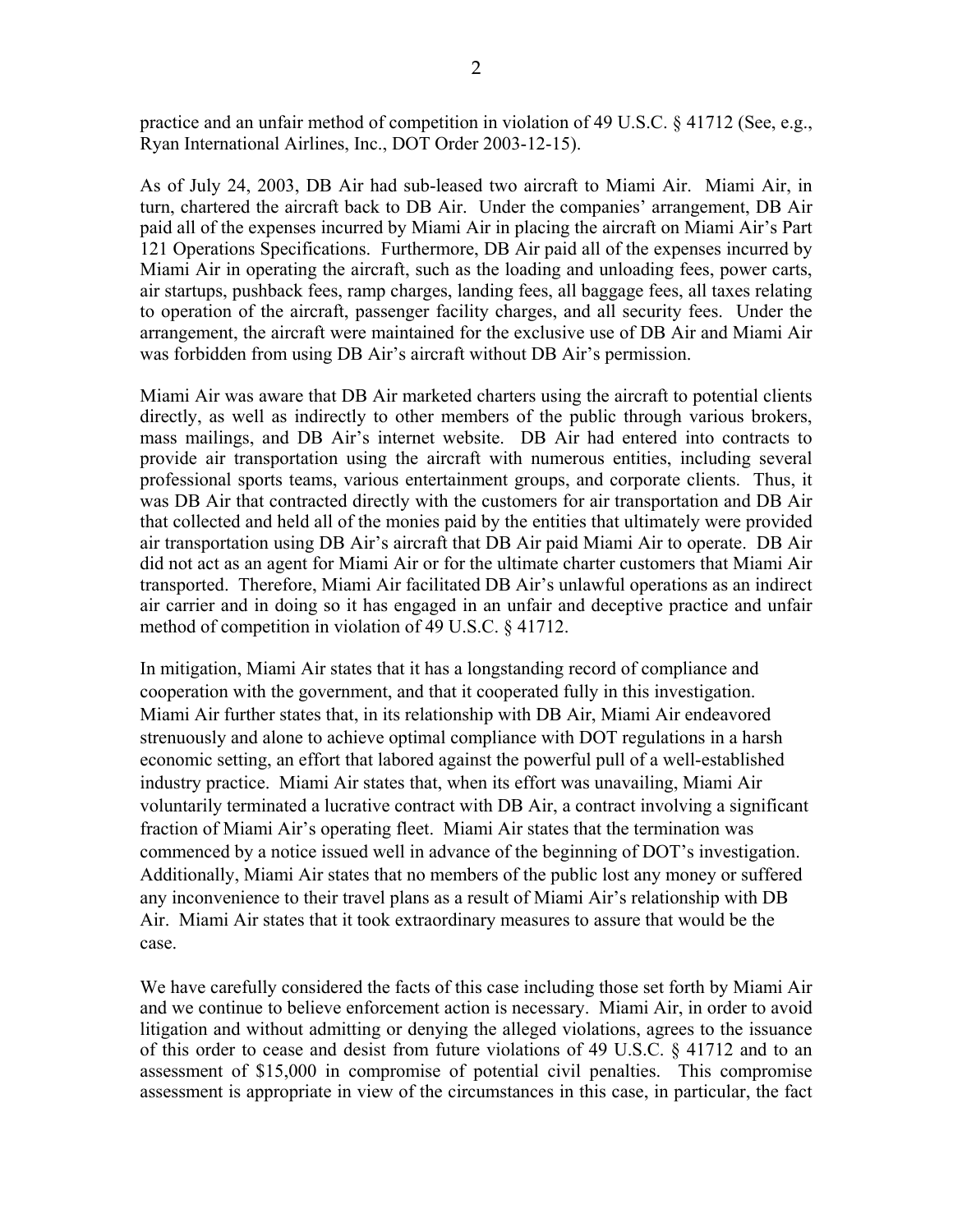that Miami Air voluntarily terminated its relationship with DB Air prior to being contacted by the Enforcement Office. In light of these facts and Miami Air's full cooperation in this matter, this compromise serves the public interest. This settlement, moreover, represents a deterrent to similar conduct in the future by Miami Air and other carriers.

This order is issued under the authority contained in 49 CFR 1.57a and 14 CFR 385.15.

## ACCORDINGLY,

1. Based on the above discussion, we approve this settlement and the provisions of the order as being in the public interest;

2. We find that Miami Air International, Inc., by facilitating unauthorized indirect air carrier operations by DB Air, Ltd., engaged in an unfair and deceptive practice and an unfair method of competition in violation of 49 U.S.C. § 41712;

3. Miami Air International, Inc., and all other entities owned and controlled by, or under common ownership and control with Miami Air International, Inc., and their successors and assignees, as well as the owners and officers of all such companies, are ordered to cease and desist from further violations of 49 U.S.C. § 41712;

4. Miami Air International, Inc., is assessed \$15,000 in compromise of civil penalties that might otherwise be assessed for the violations described in ordering paragraph 2 above. Of the assessed penalty, \$7,500 is due and payable within 30 days of the date of the issuance of this order. The remaining \$7,500 shall be suspended for one year following the issuance of this order, and then forgiven, unless, during this time period, Miami Air International, Inc., violates this order's cease and desist or payment provisions, in which case the entire unpaid portion of this civil penalty shall become due and payable immediately; and

5. Payment shall be made by wire transfer through the Federal Reserve Communications System, commonly known as "Fed Wire," to the account of the U.S. Treasury. The wire transfer shall be executed in accordance with the instructions contained in the Attachment to this order. Failure to pay the penalty as ordered shall also subject Miami Air International, Inc., to an assessment of interest, penalty, and collection charges under the Debt Collection Act, and possible enforcement action for failure to comply with this order.